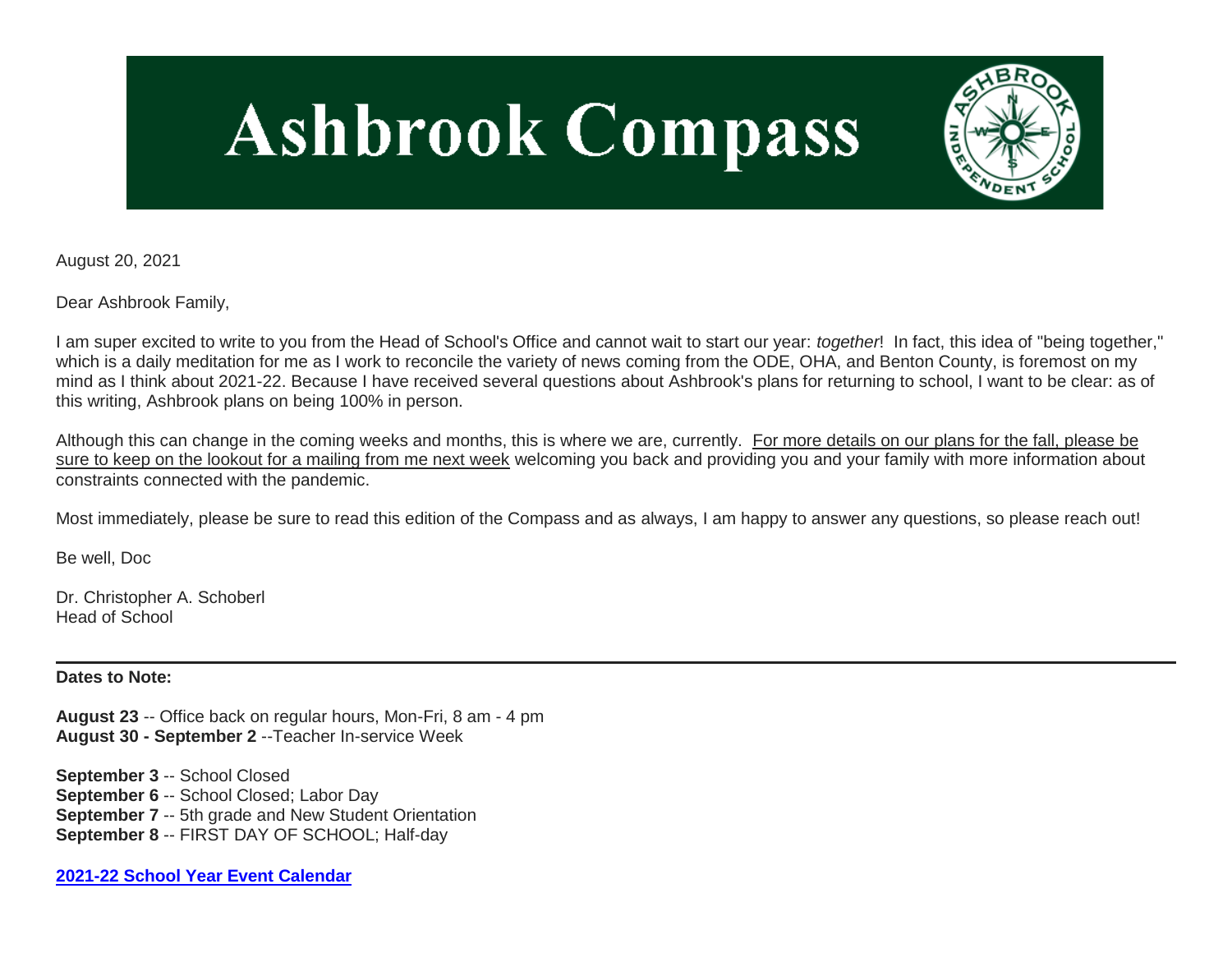### **Board of Trustees Update**

In keeping with our practice of open and transparent communication with the Ashbrook community, here are the highlights from the Board of Trustees regular monthly meeting from July 15, 2021:

- The Board interviewed two candidates for Trustee positions, Kathy May and Jade Chambers. Both parents accepted the Board's offer to join the Board!
- Relative to increasing enrollment, the Board talked about how Ashbrook makes students feel known.
- The Board also talked about the values of diversity and inclusion at Ashbrook.
- The Policy Working Group reported that fundamental building blocks are in place with regards to Board policies. We should be able to start reviewing policies in a regular cadence starting next month.
- The Board thanked Rachel Sechler for her interim year as Head of School leading Ashbrook through some very tumultuous times. Thank you Rachel!

The Board is looking forward to the start of the school year!

## **Communicating with the Front Office**

Miss Carol is now officially retired, but Ms. Rachael has settled in quite nicely! Although Miss Carol's email is being forwarded, please use Ms. Rachael's email address of [rlevy@ashbrookschool.org](mailto:rlevy@ashbrookschool.org) when communicating about your student. Including a first and last name (of your student and yourself) is super helpful until Ms. Rachael gets to know everyone.

### **Update emergency contacts and pick-up authorizations in MSP**

If an emergency happens with your student, we want to get a hold of you and others in your trusted circle quickly. Please be sure to update your emergency contacts information in MSP under My Profile Information.

If an emergency happens to you, we want to know who can pick-up your student. Please update the authorized pick-up information under My Profile as well.

Thank you!